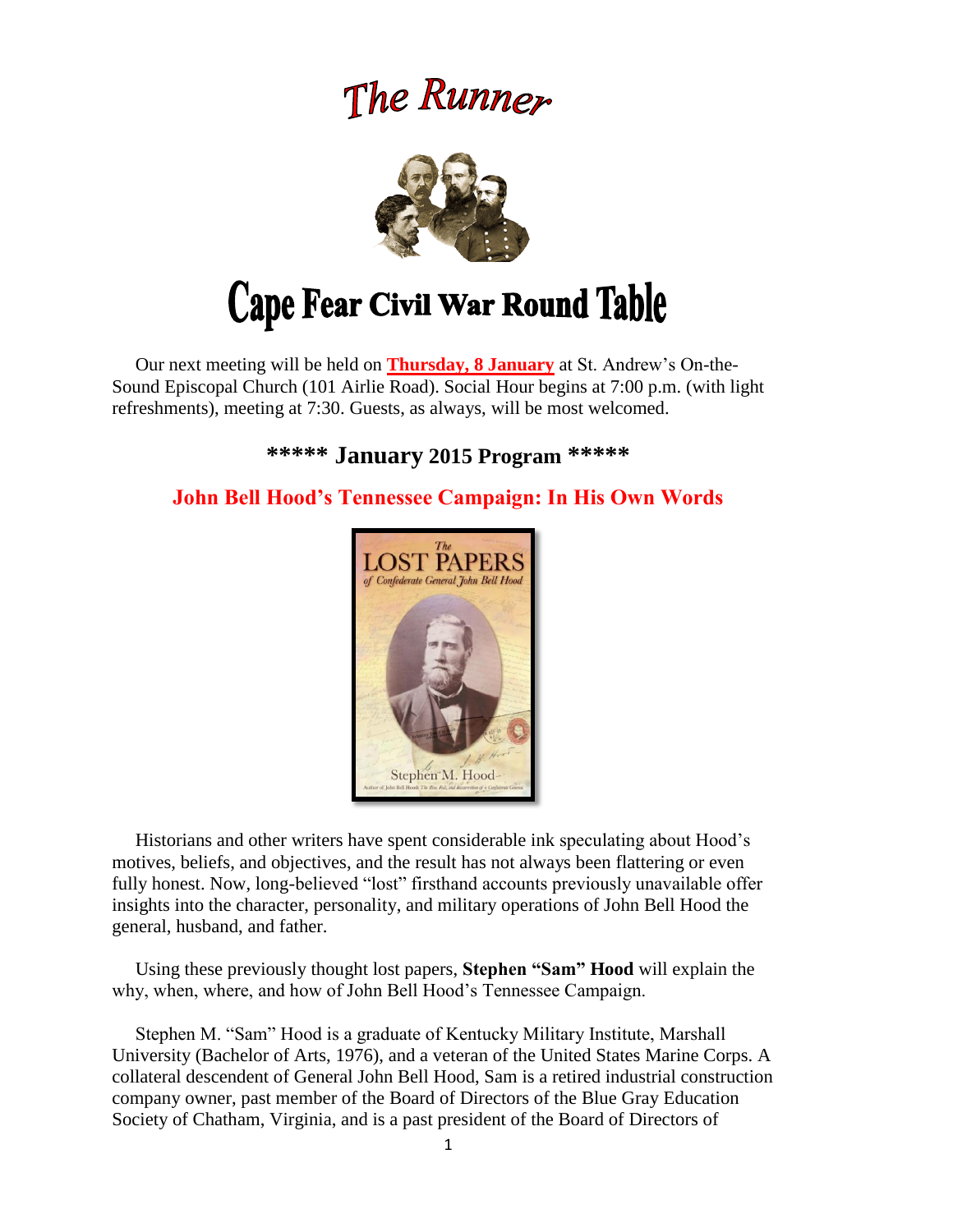Confederate Memorial Hall Foundation in New Orleans. Sam resides in his hometown of Huntington, West Virginia and Myrtle Beach, South Carolina with his wife of thirty-five years, Martha, and is the proud father of two sons: Derek Hood of Lexington, Kentucky, and Taylor Hood of Barboursville, West Virginia.

#### **Editor**

#### **\*\*\*\*\* Raffle Winners \*\*\*\*\***

#### **Raffle Master: Ed Gibson**

 If you have books, prints, or other items that you would like to donate to the CFCWRT Raffle, contact Ed Gibson [\(egibson759@aol.com\)](mailto:egibson759@aol.com) before our next meeting. The raffle is one of the components which allow the CFCWRT to fund our activities and our speakers. Please take part in our raffles by contributing items to the raffle or purchasing tickets.



| A Blaze of Glory --------------------------- Thomas Chilcote |
|--------------------------------------------------------------|
| The Civil War ----------------------------- Tom Taylor       |
| Confederate Minds ------------------------- Ed Gibson        |
| Bloody Angle ---------------------------------- Bob Cooke    |
| The Privations of a Private ---------------- Bill Jayne      |
| Jeff Davis's Own ---------------------------- Dale Lear      |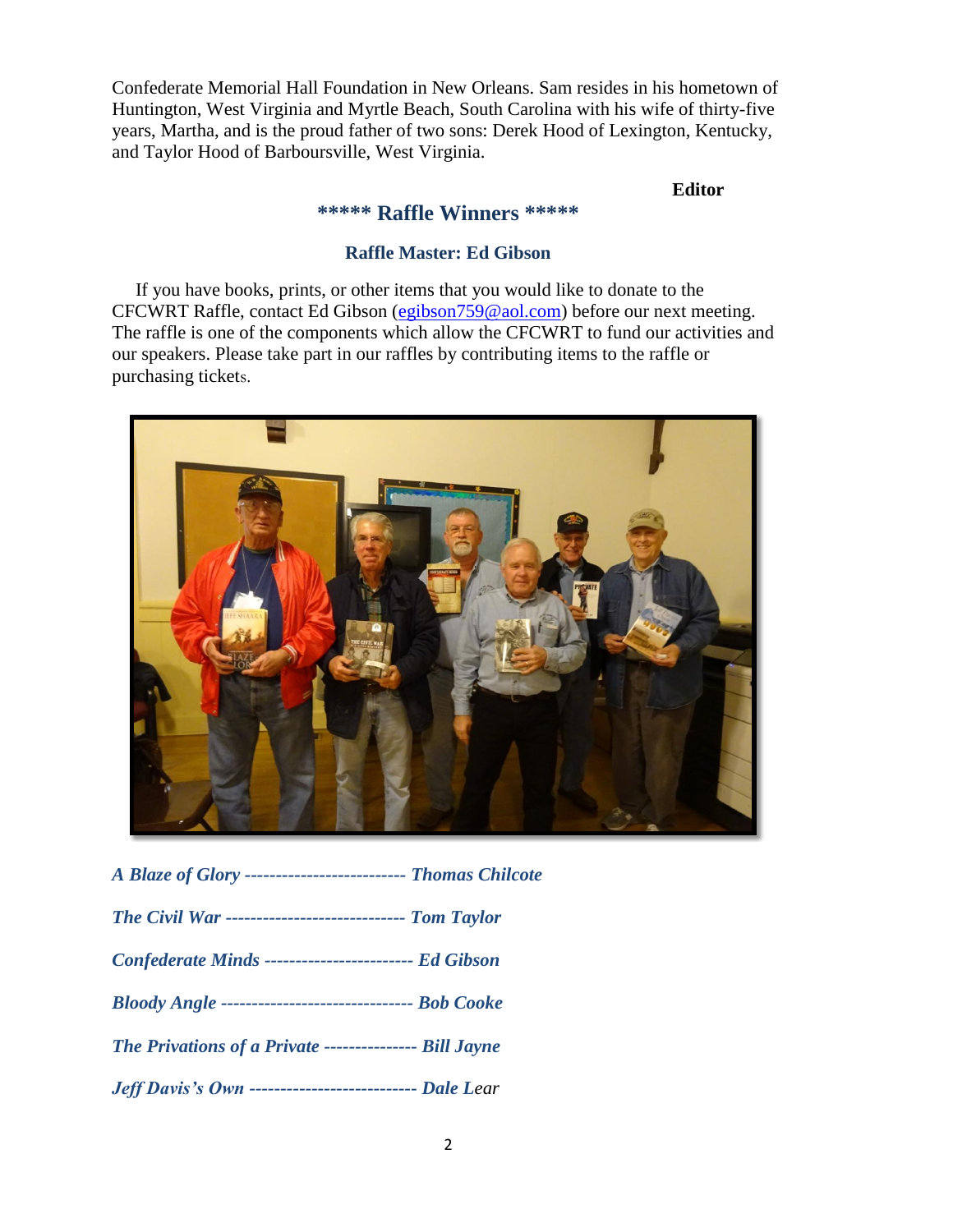#### **\*\*\*\*\* January 1865 \*\*\*\*\***

The First Battle of Fort Fisher in December 1864 had ended in a debacle for the Union Army and Navy. Admiral David Dixon Porter and General Benjamin Butler had failed to coordinate their efforts against the last major blockade running port open to the Confederacy. The Union troops that had landed north of the fort had been rescued without serious challenges from Braxton Bragg's troops assembled at Sugar Loaf. Even as the dispirited Union forces returned to their bases, General Grant had begun to formulate a plan that would quickly return Union forces to the Cape Fear. General Bragg, unlike Chase Whiting and William Lamb who feared a quick Union return, ordered that the troops at Sugar Loaf be returned to Wilmington and other locations. Seldom had two generals reached such different conclusions about the same set of events. For Wilmington and Fort Fisher, Grant and Bragg would soon test whether the Union or Confederate conclusions were sound.

 On January 6, 1865, a newly appointed Union general, Alfred Terry, and his Union Army transports sailed south from Hampton Roads toward Fort Fisher. Admiral Porter's fleet was delayed by rough seas; however, by 10:00 p.m. January 12, fifty-eight warships and twenty-two army transports began their rendezvous off New Inlet at Fort Fisher. Colonel William Lamb, at the Pulpit in Fort Fisher, saw an increasing number of twinkling lights as they appeared in the dark ocean off the coast. Lamb, having received no warming from headquarters in Wilmington, notified General Bragg of the Union fleet's presence. As Lamb had feared, the Union fleet and army were back.

 General Robert Hoke had his entire 6,424 man division in route from Wilmington to Sugar Loaf by steamer and march by 1:00 a.m. on the  $13<sup>th</sup>$ . Colonel Lamb had 800 artillerymen of the  $36<sup>th</sup>$  North Carolina Regiment to defend the fort from the coming assault. The overall Confederate commander, General Bragg, had done little since the December attack to strengthen Fort Fisher with men or equipment. Bragg had failed yet once again.

\*\*\*\*\*\*\* To be continued in the February issue of *The Runner \*\*\*\*\*\*\**

.

**Editor**

#### **\*\*\*\*\* Trivia Questions for January \*\*\*\*\***

**1 – Confederate General Patrick Cleburne died from wounds received during his gallant but reckless actions at the Battle of Franklin. What led to his actions?**

**2 – How did Union General John M. Schofield's escape Hood's trap at Spring Hill, Tennessee in November 1864?**

**3 – How many soldiers were engaged during the 292 day Petersburg Campaign?**

**4 – Confederate Fort Mahone and Union Fort Sedgwick were located within a few hundred yards of each other along the Jerusalem Plank Road. What names did the soldiers give to these hotly contested fortifications?**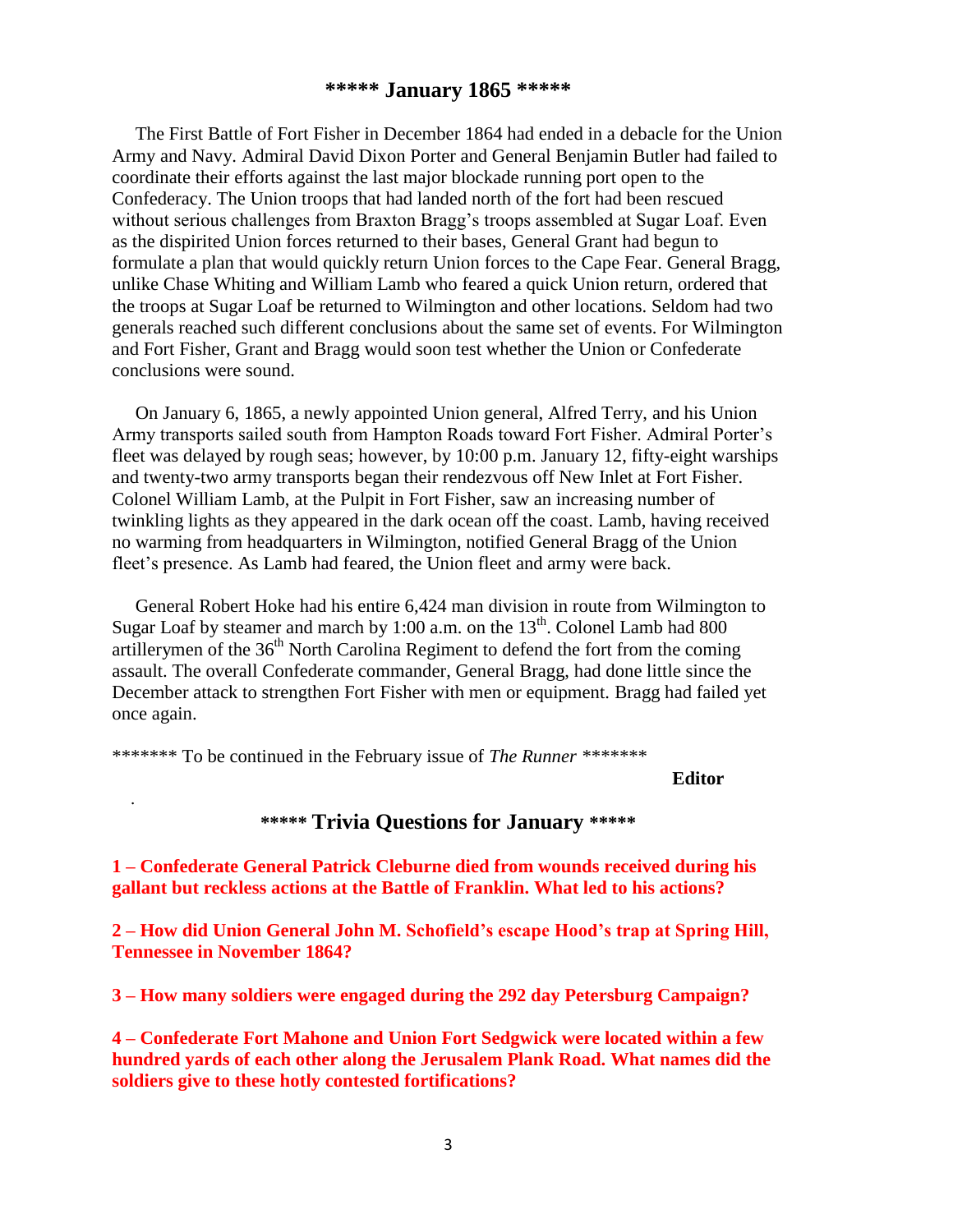#### \*\*\*\*\* **Member News & Activities** \*\*\*\*\*



**Blockade Runner the** *Robert E. Lee*

 If you have member news or news about Civil War events that you think would be of interest to CFCWRT membership, send me an email with the details. Thank you.

1 – The CFCWRT welcomes new members: **John Baldwin, Warner Batson, Charles Busby, Robert Jackson, Bill Keiper, Robert Leech, Cindy Richards, Harwin & Jane Smith and Berl Wyatt.**

2 - On **January 17-18, 2015**, Fort Fisher State Historic Site will open North Carolina's official 2015 commemoration of the events that led to the end of the Civil War 150 years ago by hosting **"Nor Shall Your Glory Be Forgot: the 150th Anniversary of the 2nd Battle of Fort Fisher."** Organizers say no other Fort Fisher program to date rivals the scope of what awaits visitors that weekend. Due to anticipated high attendance, visitors are encouraged to arrive early both days. Free public parking will be provided at the Fort Fisher Air Force Recreation Base, just north of the historic site. From there, visitors can take a short stroll to the site or board one of several free shuttles. The site will open at 9 am each day, with activities throughout the day.

 At the core of the observance weekend are Saturday and Sunday recreations of the January 1865 Union attacks on Fort Fisher. The battle reenactments will feature hundreds of re-enactors representing Union and Confederate soldiers, sailors, and Marines realistically depicting everything from camp life to battle strategies. Saturday's battle reenactment begins at 1:30 pm, while Sunday's reenactment will begin at 10:30 am. The program will also feature historians, authors, speakers, cannon firings, artillery demonstrations, new exhibits, new interpretive wayside trail markers, and a long list of VIPs and special guests, including renowned historian and battlefield guide **Ed Bearss**, who will serve as keynote speaker at the opening ceremony planned for 11 am Saturday.

3 – The **CFCWRT traditional dinner meeting** will be on Thursday, **12 February, 2015**, in the Madeline Suite, UNCW. Tickets are priced at \$26 each and will be available at our January meeting or by mailing your check to the Cape Fear Civil War Round Table, PO Box 15750, Wilmington, NC 28408. We are most fortunate in having our own **Dr. Chris Fonvielle** as our speaker. Chris will discuss his newest book which addresses the Civil War in Eastern North Carolina *other than the Wilmington Campaign*.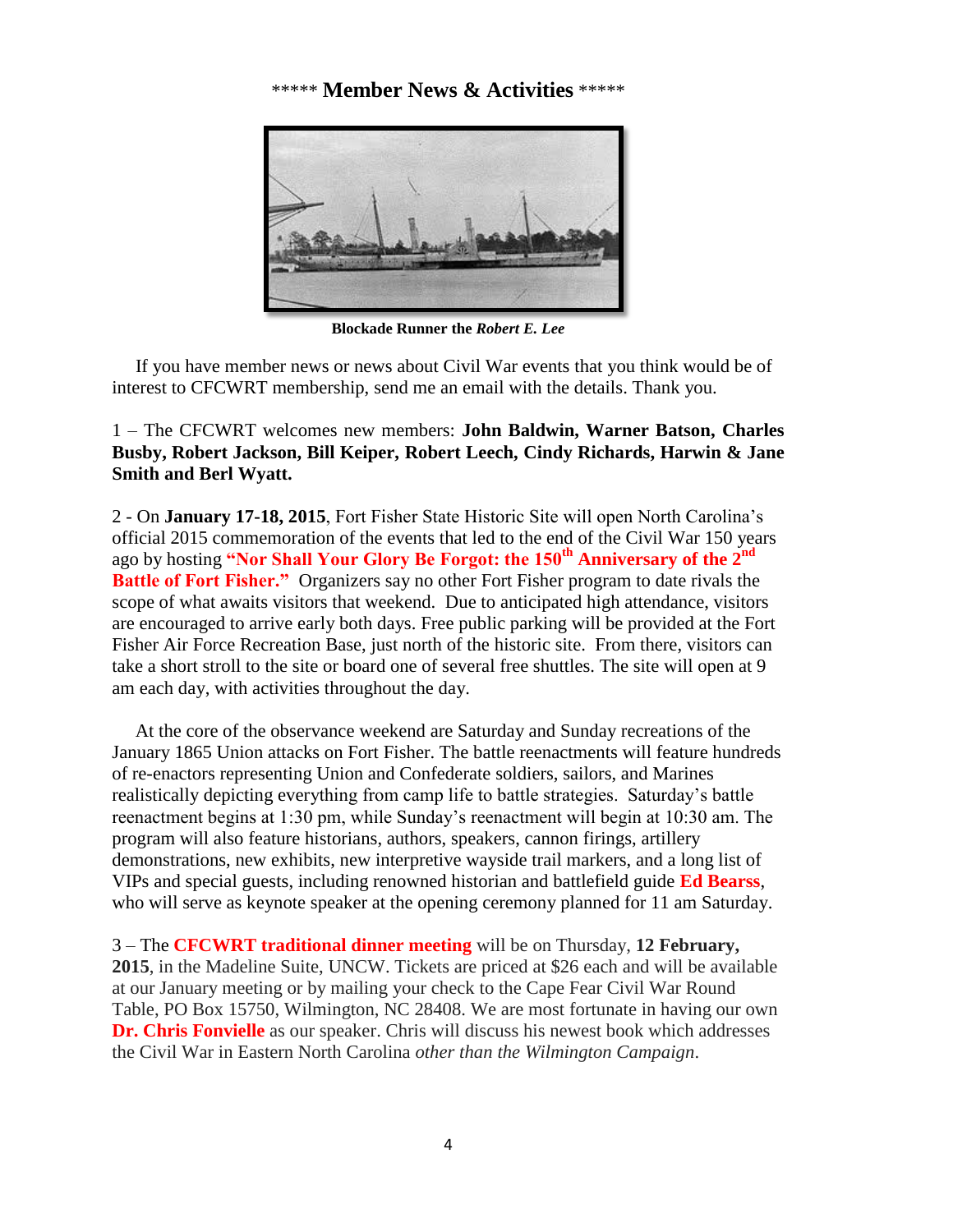4 – Brunswick Civil War Round Table – Speaker: **Ed Bearss** Topic: The Western and Eastern Theaters. January  $7<sup>th</sup>$  2015 – 7:00pm at Hatch Auditorium on the grounds of the North Carolina Baptist Assembly on Caswell Beach.

Details at [http://www.brunswickcivilwarroundtable.com/meetings.](http://www.brunswickcivilwarroundtable.com/meetings)

### **\*\*\*\*\* January 1865 \*\*\*\*\***

 By January 1865 many in the South knew that the war was lost, despite the upbeat stance of Jefferson Davis. The only thing in the South's favour in January was the weather that continued to hinder the North.

January  $3^{rd}$ : Sherman readied his men to continue their advance north to challenge Lee.

January  $4<sup>th</sup>$ : Union troops started their second assault on Fort Fisher; 8,000 men were involved.

January 5<sup>th</sup>: Both General Lee and Jefferson Davis continued to be upbeat about the South's military situation. Many others in the Confederacy were a lot more pessimistic about the South's chances. Lincoln gave James W Singleton a Presidential pass to get through Union lines to help facilitate a surrender.

January 6<sup>th</sup>: Davis sent a letter to the Confederacy's Vice-President, Alexander H Stephens, asking for an explanation regarding Stephens alleged association with Georgia's peace movement.

January  $9<sup>th</sup>$ : The Constitutional Convention of Tennessee voted to abolish slavery in the state.

January 11<sup>th</sup>: The Constitutional Convention of Missouri voted to abolish slavery in the state.

A party of 300 Confederate cavalry riding in very poor weather launched a surprise attack on Union positions in Beverley, West Virginia, and captured 600 Union troops.

January  $12^{th}$ : Jefferson Davis wrote in a letter to Lincoln that he willing to discuss an end to hostilities but only on the proviso that the South remained independent.

January 13<sup>th</sup>: The North started a major attack on Fort Fisher. The fort was all that protected the port of Wilmington – the only port that the South still had open that could trade with Europe. Troops were landed by the fort and the Union's navy bombarded it from the sea.

January 14<sup>th</sup>: Union ships continued a non-stop bombardment of the fort, which received heavy damage. Guns in the fort had to be trained on both the approaching infantry on land and the ships out at sea. But all of the guns could not be concentrated on one target alone.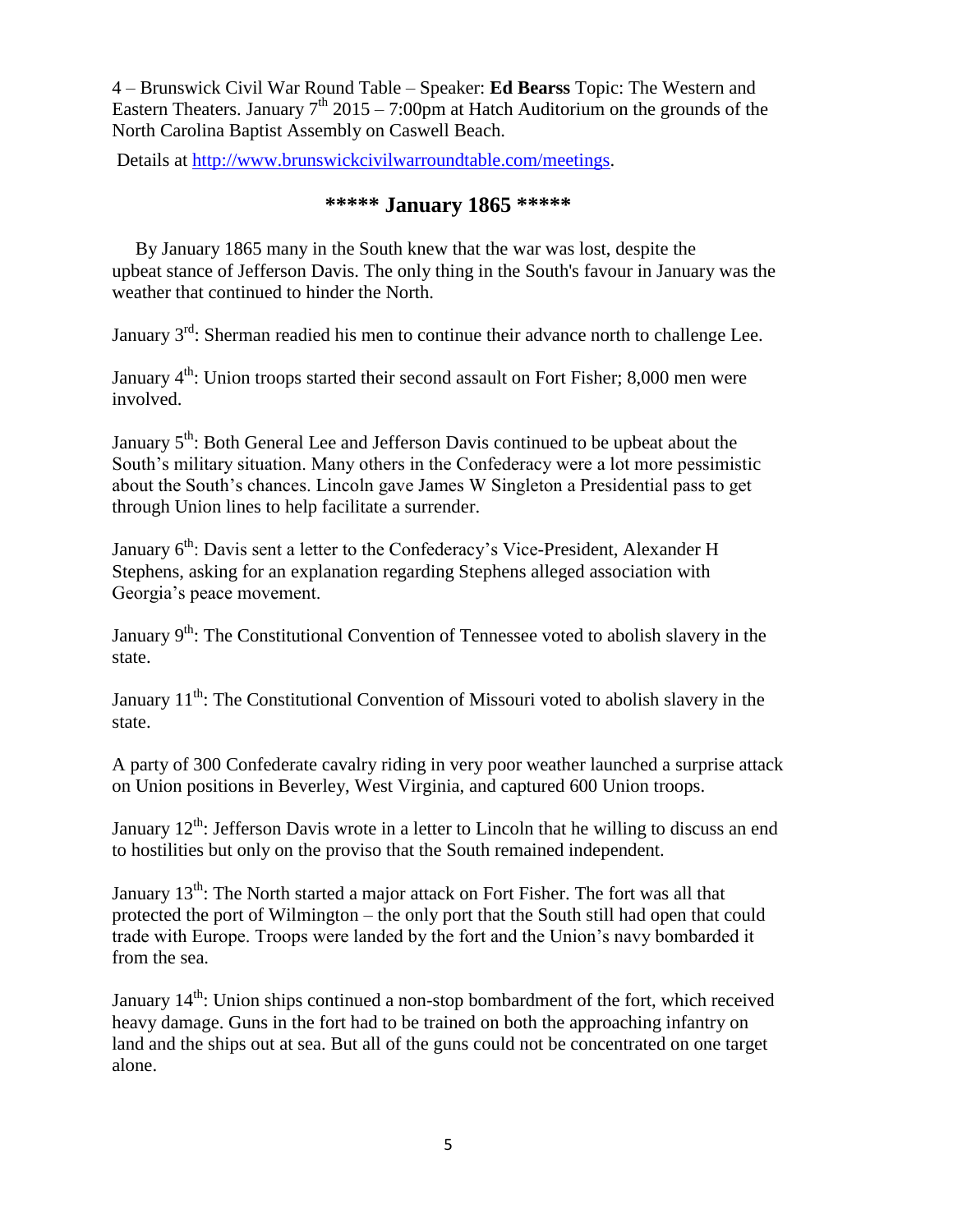January  $15<sup>th</sup>$ : Fort Fisher fell to Union forces. The North lost a total of 1,341 men in the attack (226 killed, 1018 wounded and 57 missing). The South lost 500 men killed and wounded with over 2,000 taken prisoner. Wilmington was no longer able to operate as an overseas port and the South was effectively cut off with regards to external trade.

January  $16<sup>th</sup>$ : Lincoln was made aware that Davis was willing to discuss peace based around the South's independence. He immediately dismissed the idea.

The Confederate Senate appointed General Lee as commander of all the armies of the Confederacy.

January 17<sup>th</sup>: While in Savannah, Sherman issued Field Order Number 15. As his successful army advanced in the South, it attracted many former slaves who followed it in the vanguard. Sherman's order handed to them confiscated or abandoned land along the Georgia coast – a maximum of 40 acres per person. This move ensured that those former slaves who were near Sherman's army were more than willing to help and support it. As the news of what Sherman had done spread, so did the hopes of former slaves still in the South.

January  $19<sup>th</sup>$ : General Lee reluctantly accepted the title of commander-in-chief of the South's Armies. Lee was undoubtedly a highly skilled general but he would have been aware that even a man of his abilities would not have the skill to stop the inevitable  $-$  a victory for the North. However a sense of duty compelled him to accept the promotion even if it was a poisoned chalice.

January  $20<sup>th</sup>$ : Sherman's army headed towards South Carolina. However, its advance was severely hampered by heavy rain that made roads all but unusable.

January 21<sup>st</sup>: Sherman's army marched into South Carolina but faced no opposition from Confederate forces.

January 23<sup>rd</sup>: The South lost its ironclads 'Virginia' and 'Richmond'. 'Richmond' ran aground on the James River while 'Virginia' was badly damaged by Union artillery in Fort Parsons.

January  $24<sup>th</sup>$ : Grant agreed to an exchange of prisoners. He did not believe that it would make any difference to the campaign as he felt that the exchanged Southern prisoners would be less than keen to fight and the South was still experiencing major problems with desertion.

January 25<sup>th</sup>: Sherman continued his advance through South Carolina. All his men faced were skirmishes with Confederate troops. There appeared to be no sustained military attempt to stop his advance – or there was a realisation that any attempt was doomed to failure.

January  $27<sup>th</sup>$ : Lee complained to the Confederate government in Richmond that his men were surviving on pitiable rations and that the major cause of desertion was the poor rations. On the same day he sent a letter to the Governor of South Carolina that "the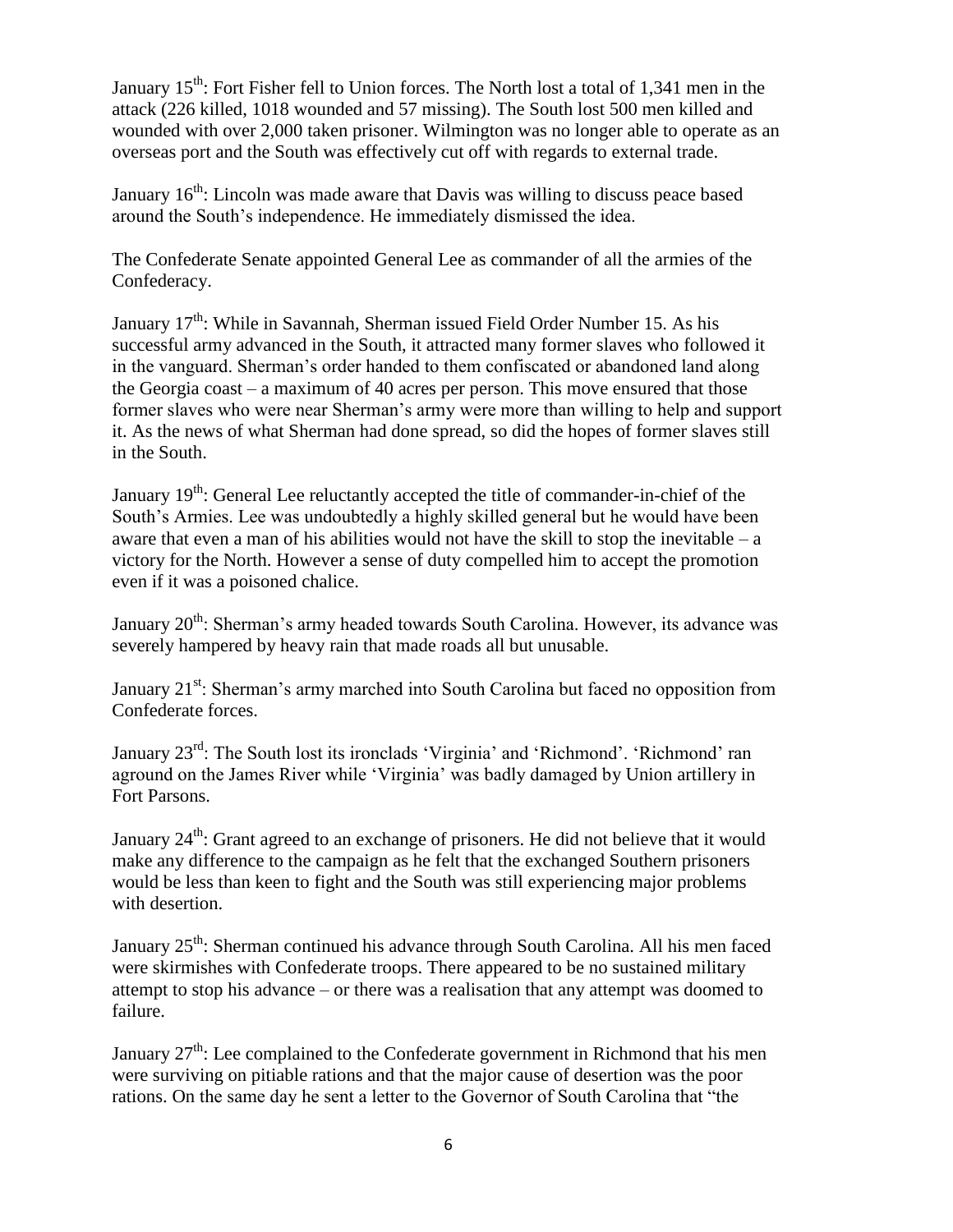Confederacy was safe" as long as the civilian population continued to give its support to the troops.

January 28<sup>th</sup>: Davis appointed senior Confederate politicians to hold informal talks with the North – Vice-President Stephens, President of the Senate, R Turner and former US Supreme Court judge John Campbell.

Source: [http://www.historylearningsite.co.uk/December -1864-civil-war.htm](http://www.historylearningsite.co.uk/December%20-1864-civil-war.htm) (Accessed November 26, 2014).



## **\*\*\*\*\* December Program \*\*\*\*\***

 US Park Service Ranger, **Emmanuel Dabney,** provided a detailed talk about the conditions the Union and Confederate soldiers faced on a daily basis during the long Petersburg campaign. Emmanuel discussed the fortifications, the artillery, the sharpshooters, the rations, medical care, relief efforts for the soldiers, religious services, and morale in the trenches. His description of the conditions that the US Colored troops faced was especially enlightening – from their actions to gain equal pay for their services to their combat at the Crater, theirs was a story of challenges from their own command as well as hostility from the Confederate troops.

#### **Editor**

# **\*\*\*\*\* Trivia Questions for December \*\*\*\*\***

**1 – Confederate General Patrick Cleburne died from wounds received during his gallant but reckless actions at the Battle of Franklin. What led to his actions?** See answer to question 2.

**2 – How did Union General John M. Schofield's escape Hood's trap at Spring Hill, Tennessee in November 1864?** Join us at the January 8<sup>th</sup> meeting where Sam Hood will provide the answers to these questions and several others.

 The lost papers of John Bell Hood offer more than 200 documents. While each document is a valuable piece of history, some shed important light on some of the war's lingering mysteries and controversies. For example, several letters from multiple Confederate officers may finally explain the Confederate failure to capture or destroy Schofield's Union army at Spring Hill, Tennessee, on the night of November 29, 1864. Another letter by Lt. Gen. Stephen D. Lee goes a long way toward explaining